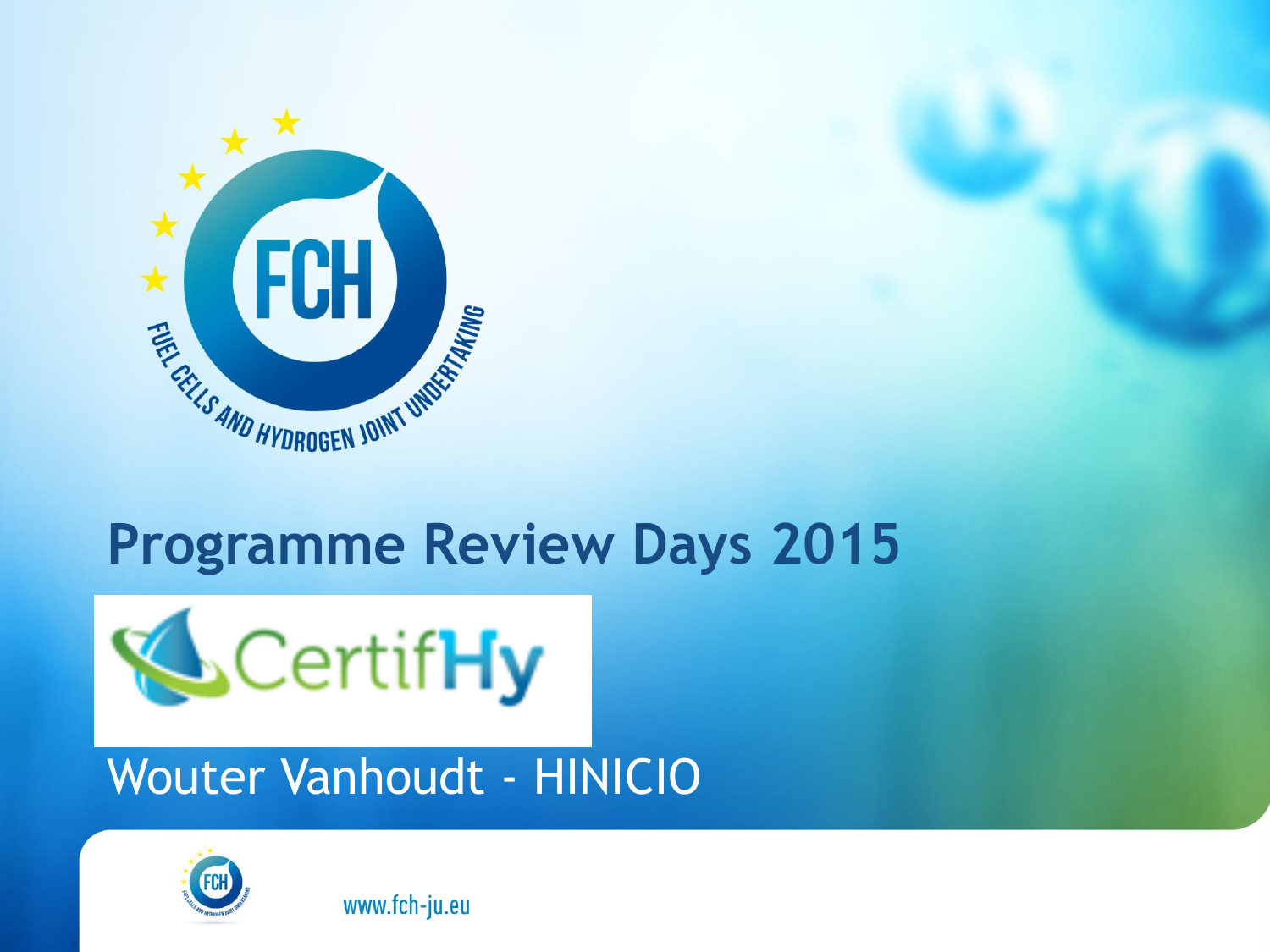#### **Content of presentation**

• Background

CertifHy

- Actors involved in the project
- Consortium
- Affiliated Partners
- Project structure and Workflow
- WP2 : definition of green hydrogen:
	- Requirements
	- Adopted approach
	- Conditions to be met by the GoO producting facilities
	- Definition
	- GoO Concept
- Original planning vs revised planning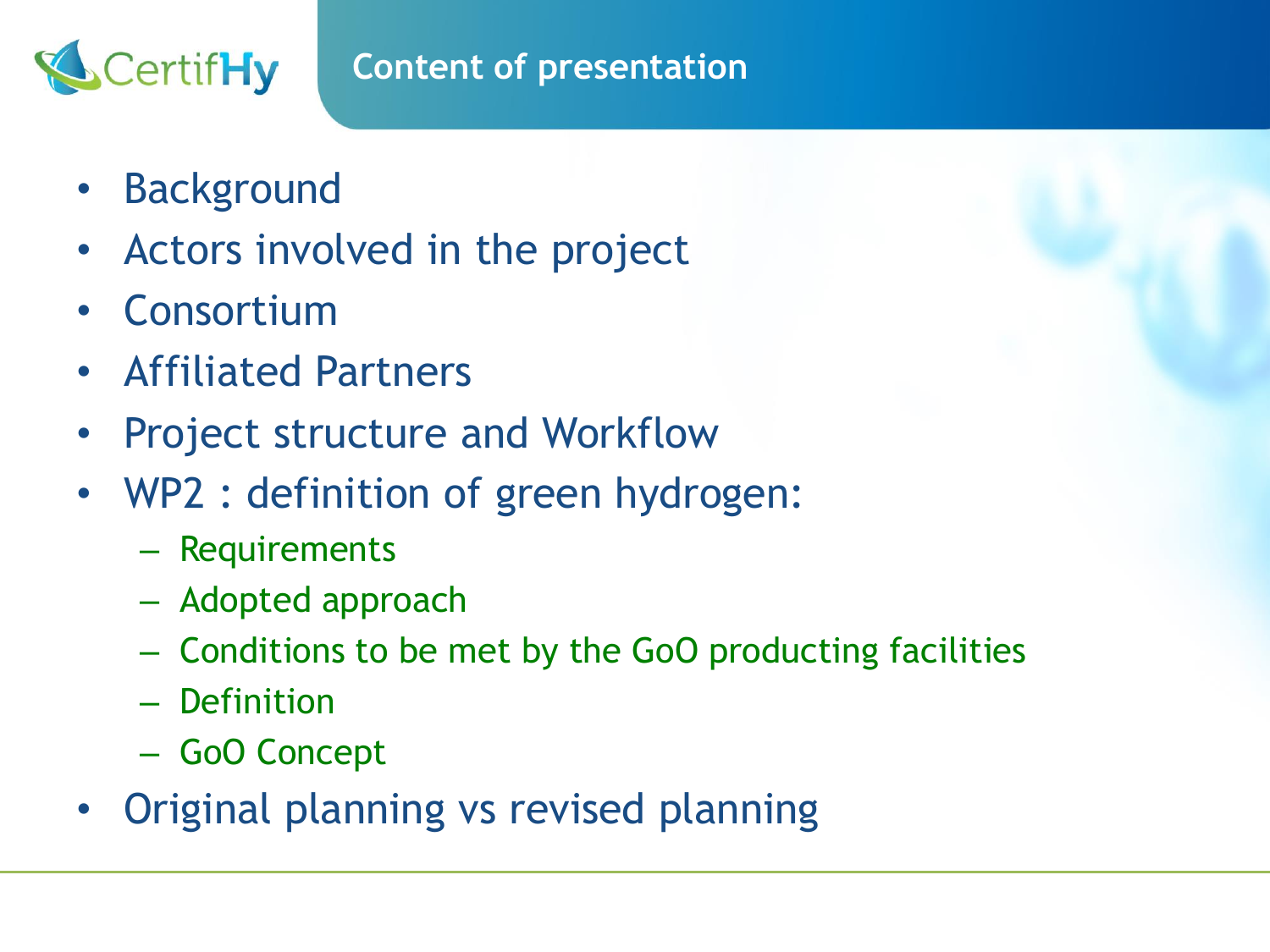

- **Green Electricity: Lack of centralised coordination** leading to many schemes: RECS, Stromnachweis-Datenbank, Herkunftsnachweissystem, BlueRegistry, etc.
	- -> need for a coordinated approach.
		- **Review all past and existing** initiatives to set up **GoOs systems**  (green electricity, green gas and bio-fuels, etc).
		- **Consortium will not develop the definition of "green hydrogen",** but facilitate Industry, Policy Makers and the larger stakeholder community to come to an agreement.
- Call for proposals (SP1-JTI-FCH.2013.5.5):
	- Duration: 24 months (Nov 1st 2014 to October 30th 2016)
	- Budget contribution: 432K€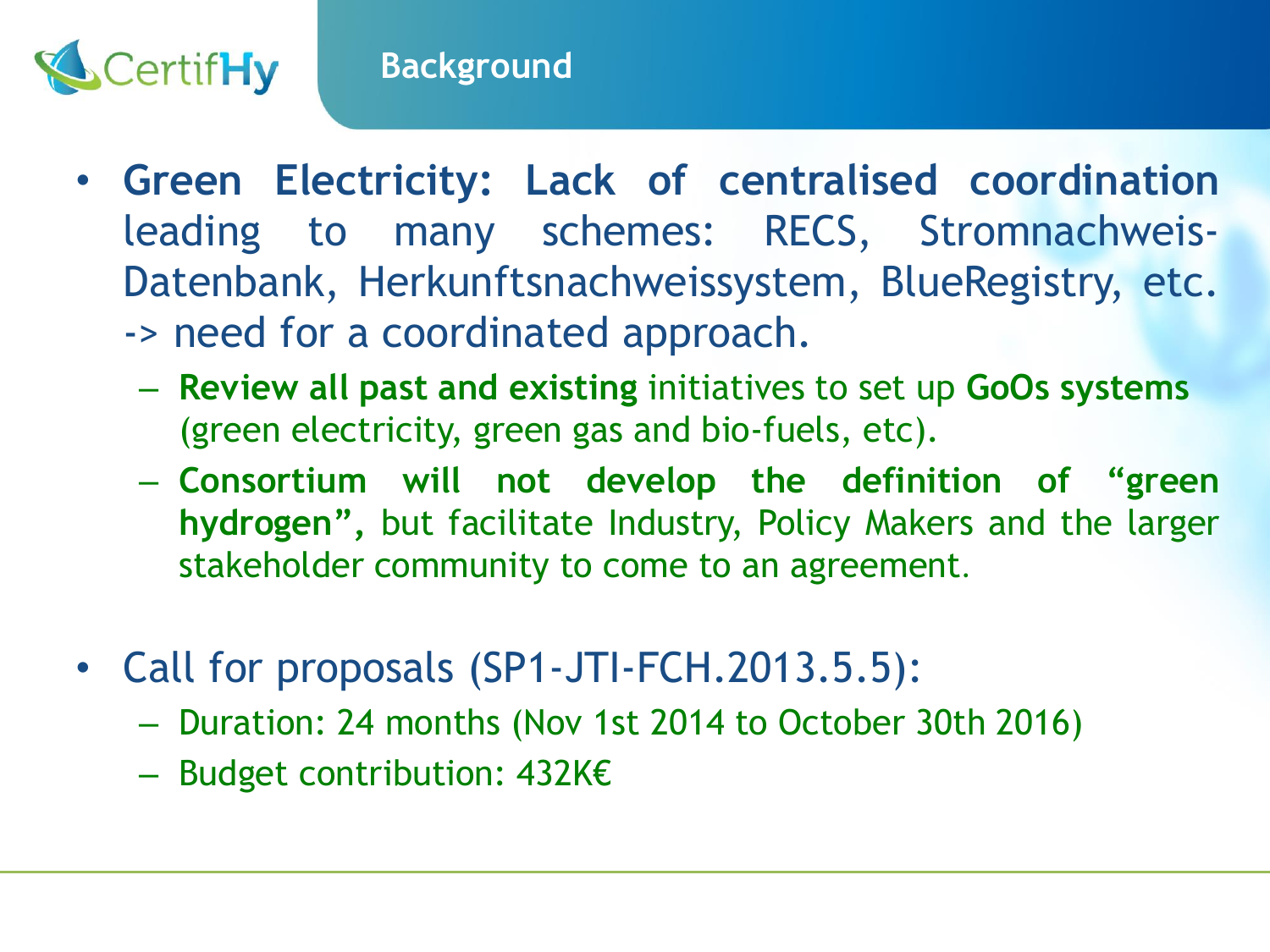

## **Actors involved in the project**



#### Roles and responsibilities

- Public private partnership. Financial support and quality control (not on content)
- Formed by technology, policy and regulatory experts- Project organization and final decisions.
- Industry players (first circle of deep hydrogen knowledge). Dedicated input and feedback in close interaction with consortium.
- Companies, industry associations, NGOS and groups such as issuing, certification and standardization bodies. Active in open consultations and general feedback.
	- Others, incl. policy makers (EC, Parliament and regional/national authorities). Spec. feedback at conferences and final stages.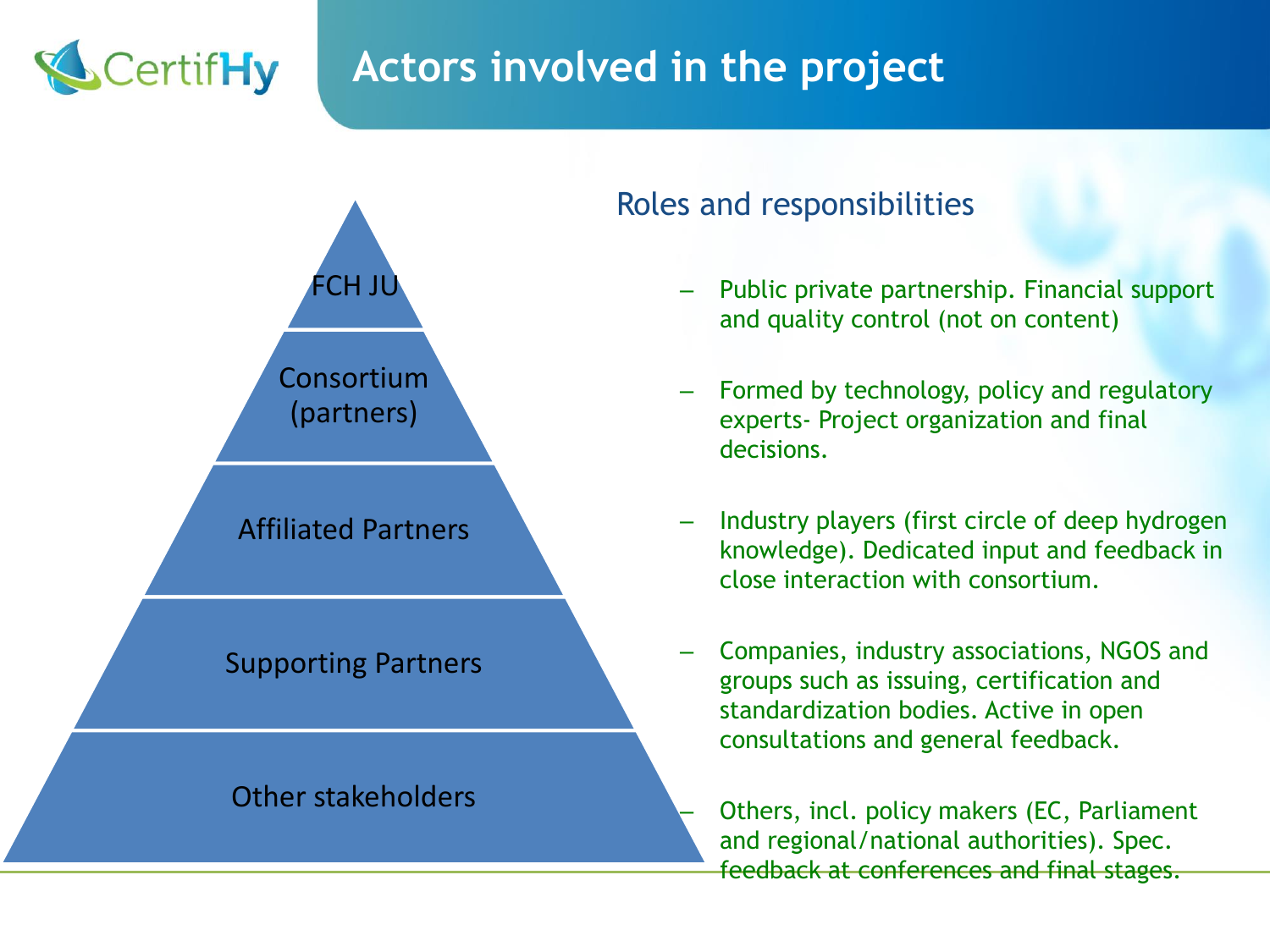

### **Consortium**



ECN: Energy Research Centre of the Netherlands, NL



Hinicio, Project coordinator, BE



LBST: Ludwig-Bölkow-Systemtechnik GmbH , DE



TÜV SÜD Industrie Service GmbH , DE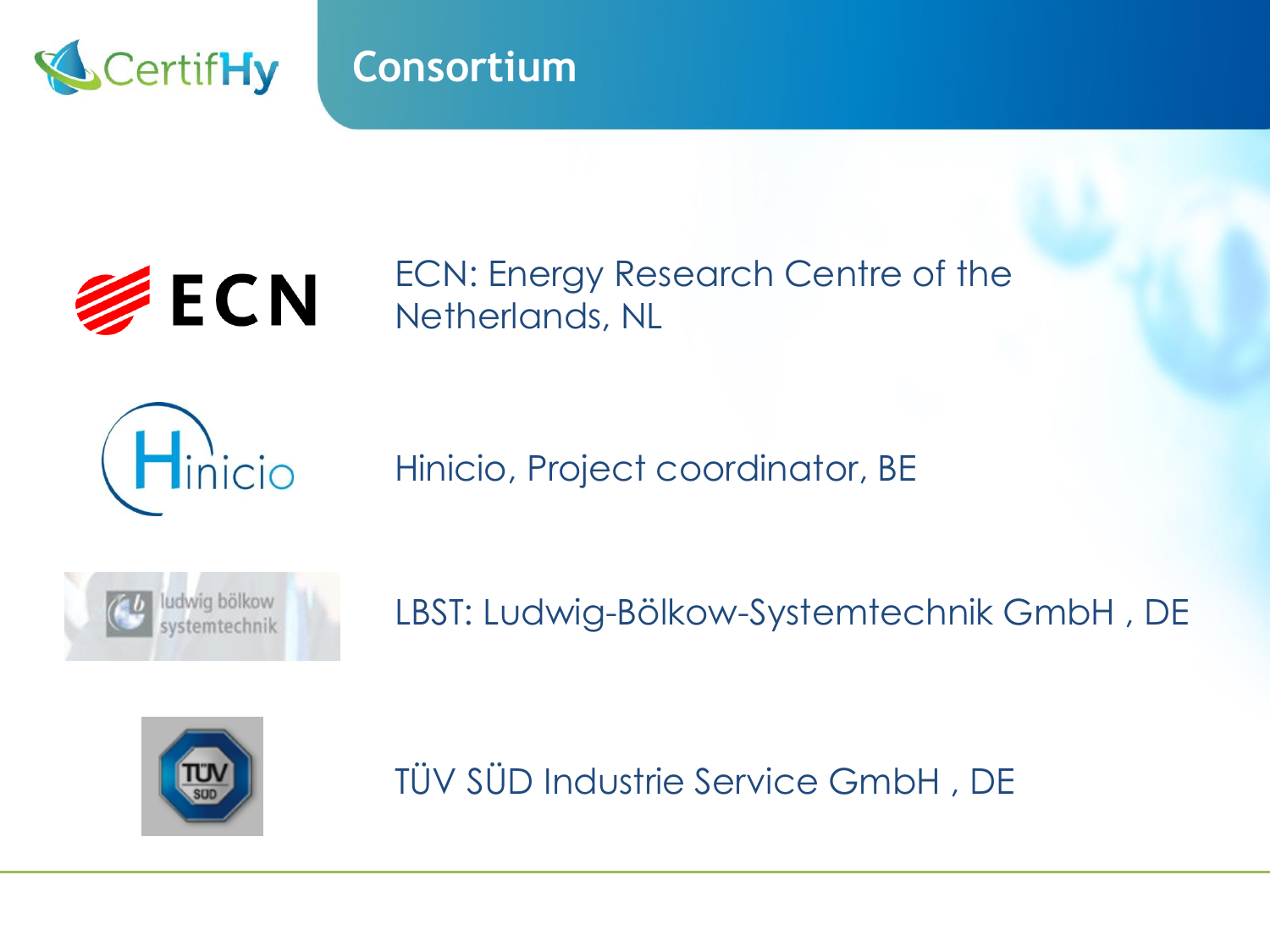# CertifHy

#### **Affiliated Partners**





#### **Good industry representation**

- $\checkmark$  Gas suppliers,
- $\checkmark$  Electrolysers manufactures
- $\checkmark$  Energy utilities
- $\checkmark$  Oil and gas Companies
- $\checkmark$  Car manufacturers
- $\checkmark$  Retailers- Hydrogen users
- $\checkmark$  Chemical industry

## **AREVA H<sub>2</sub>Gen**

**HYDROG(E)NICS** SHIFT POWER | ENERGIZE YOUR WORLD



OMV









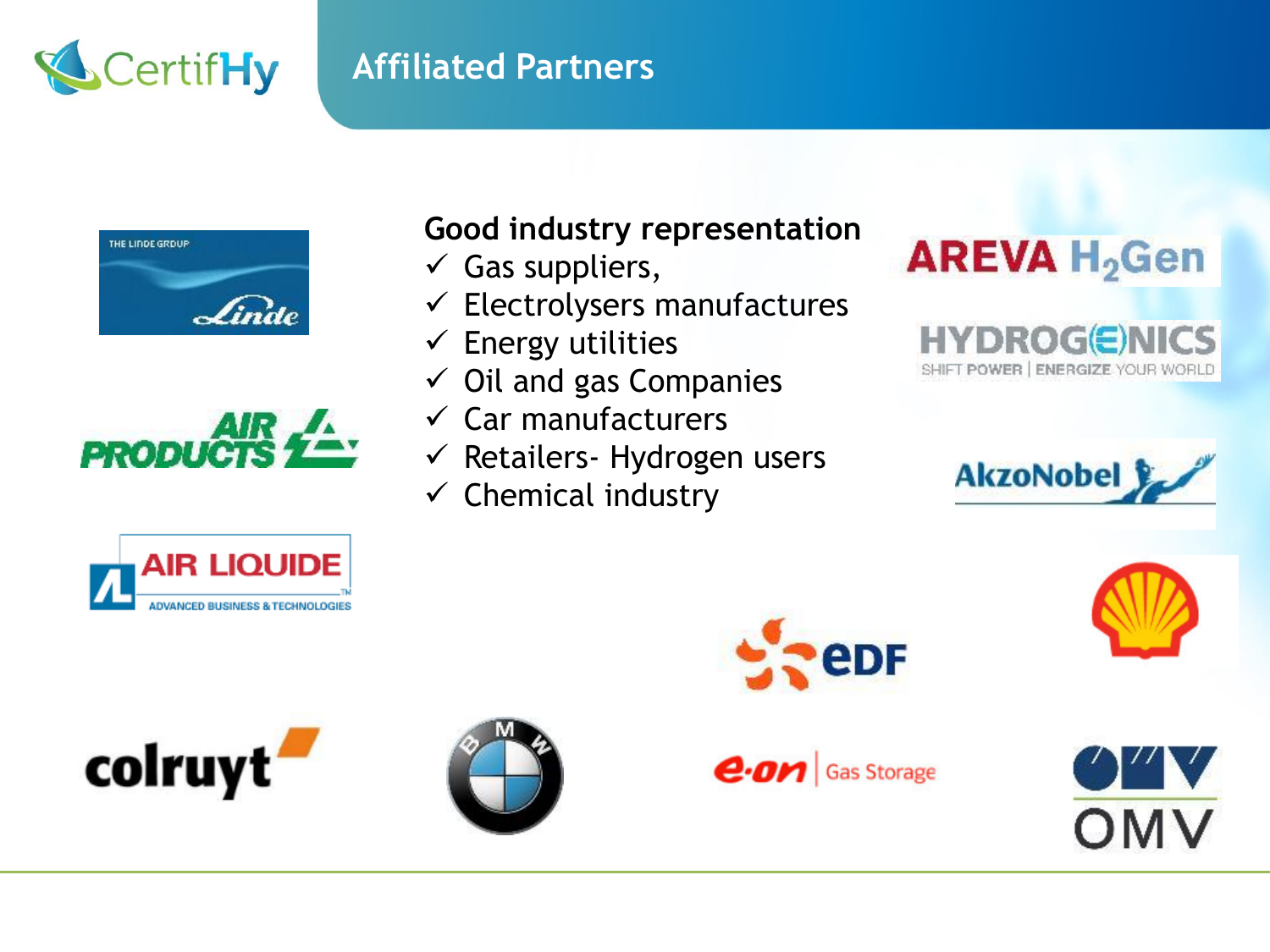

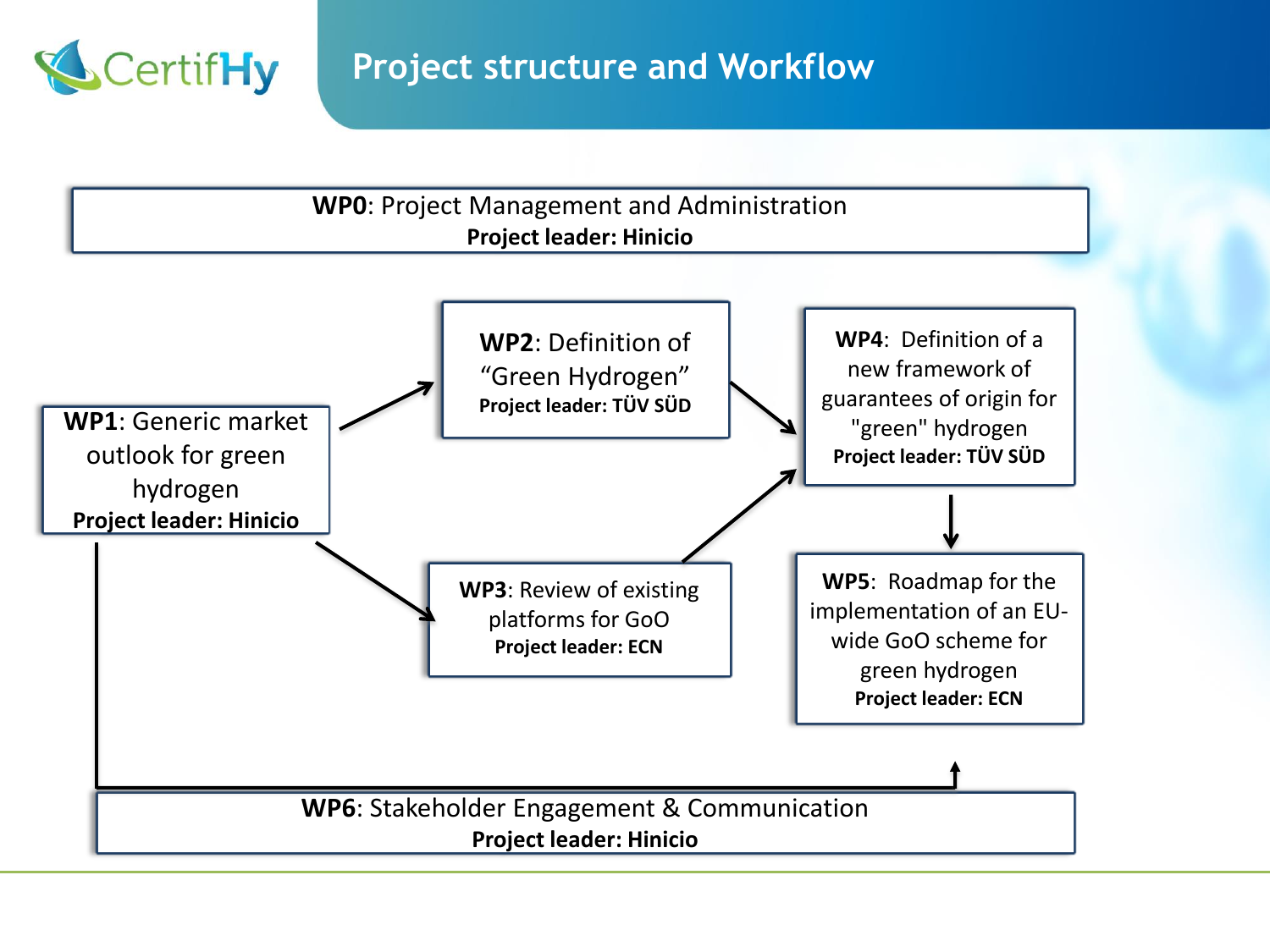

#### **Status WP2 / WP6 : Consultation on the definition of green hydrogen**

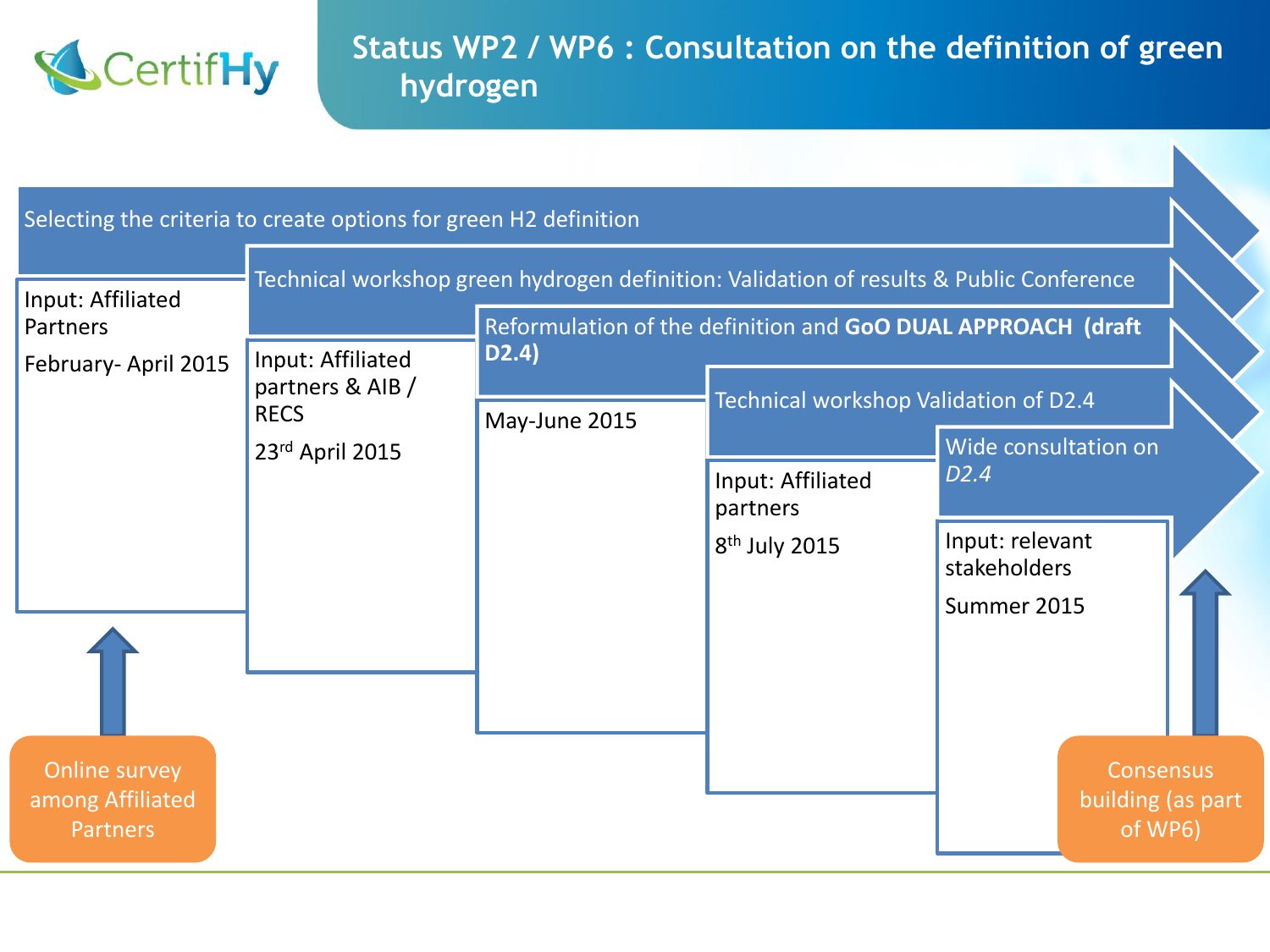

- The greenhouse gas (GHG) emissions intensity (based on a Life-Cycle Analysis (LCA) approach) <u>of the hydrogen (H<sub>2</sub>)</u> produced by a facility, which participates to the Green hydrogen GoO scheme, even , must not be excessively high also for the hydrogen generated without a GoO.
- The scheme needs to support also the commercialisation of low-GHG emissions hydrogen, even when it is not of renewable origin ("dual purpose scheme").
- The approach needs to provide a way for defining the GHG content of hydrogen produced with generation of a GoO, but sold without it, and hence belonging to the "residual mix".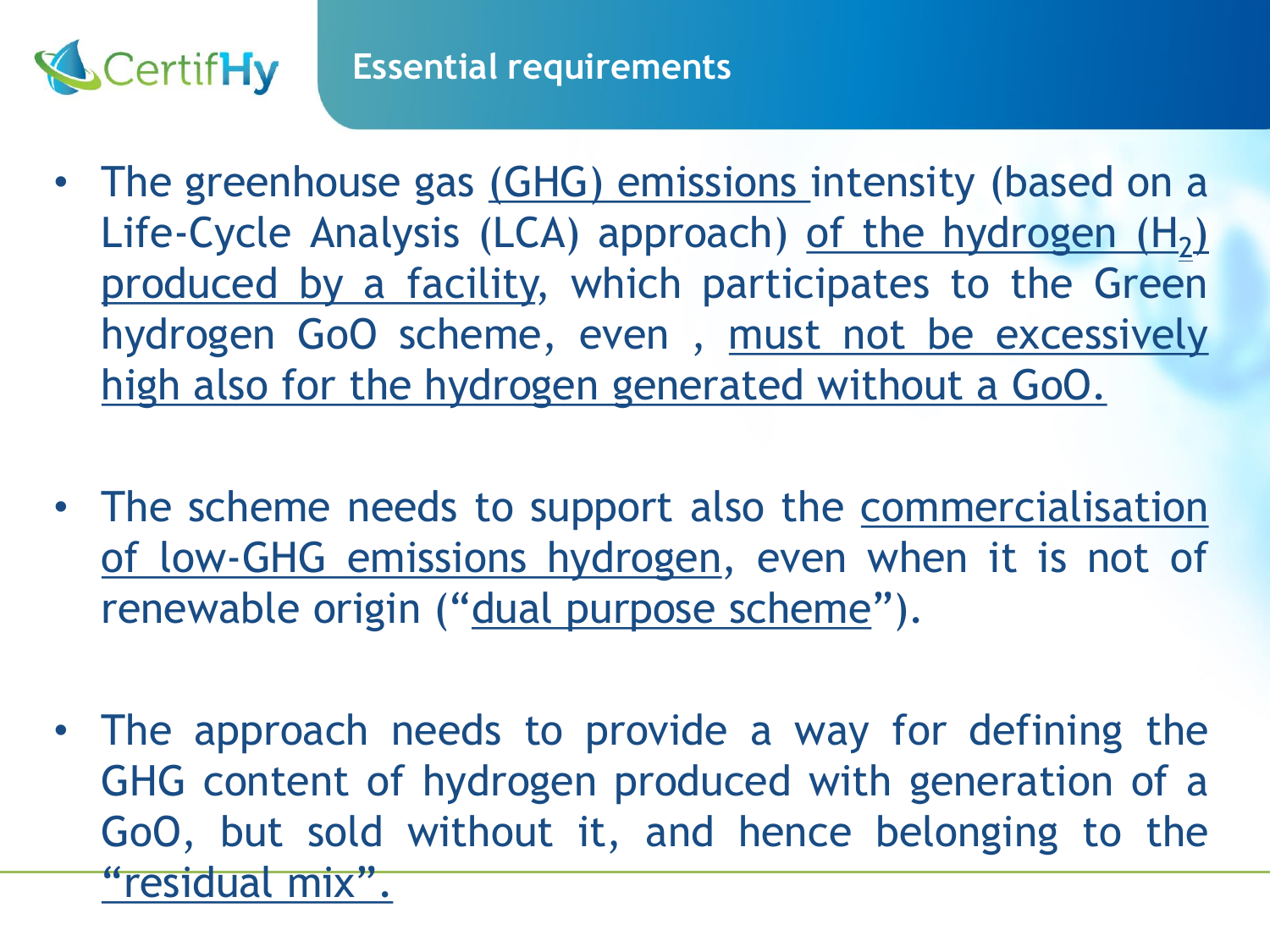

- allow the generation of GoOs both for (i) CertifHy Green hydrogen (combining renewable origin with low GHG emissions) and for (ii) hydrogen that carries a low level of GHG emissions (applying the same low GHG emissions criteria as for CertifHy Green hydrogen), hereafter referred to as "CertifHy Low-GHG hydrogen"
- structurally ensure that the GHG emissions intensity of any non-certified hydrogen produced by a facility producing CertifHy Green hydrogen or CertifHy Low-GHG hydrogen does not exceed that of the benchmark process, i.e. steam methane reforming (SMR) of natural gas.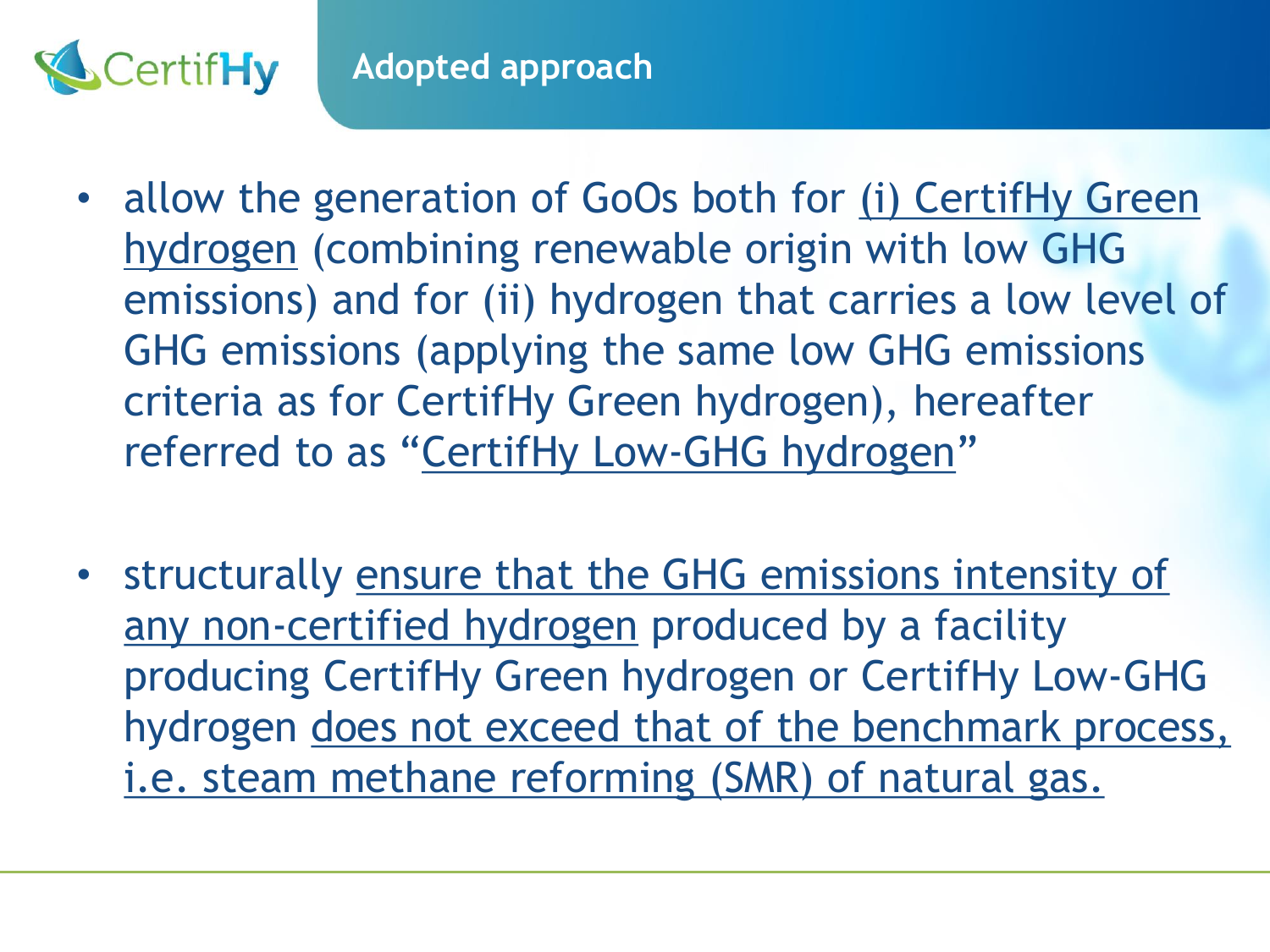

- The emissions associated to CertifHy Green  $H_2$ and CertifHy Low-GHG H<sub>2</sub> must be lower than the Low Emissions Threshold, set at  $36.4$  gCO<sub>2eq</sub>/MJ, i.e. benchmark value minus [60%] (\*)
- $H<sub>2</sub>$  produced by this facility that is neither CertifHy Green nor CertifHy Low-GHG (i.e. residual mix) must have emissions lower than the benchmark value.

(\*) Reduction value to be confirmed at a later stage.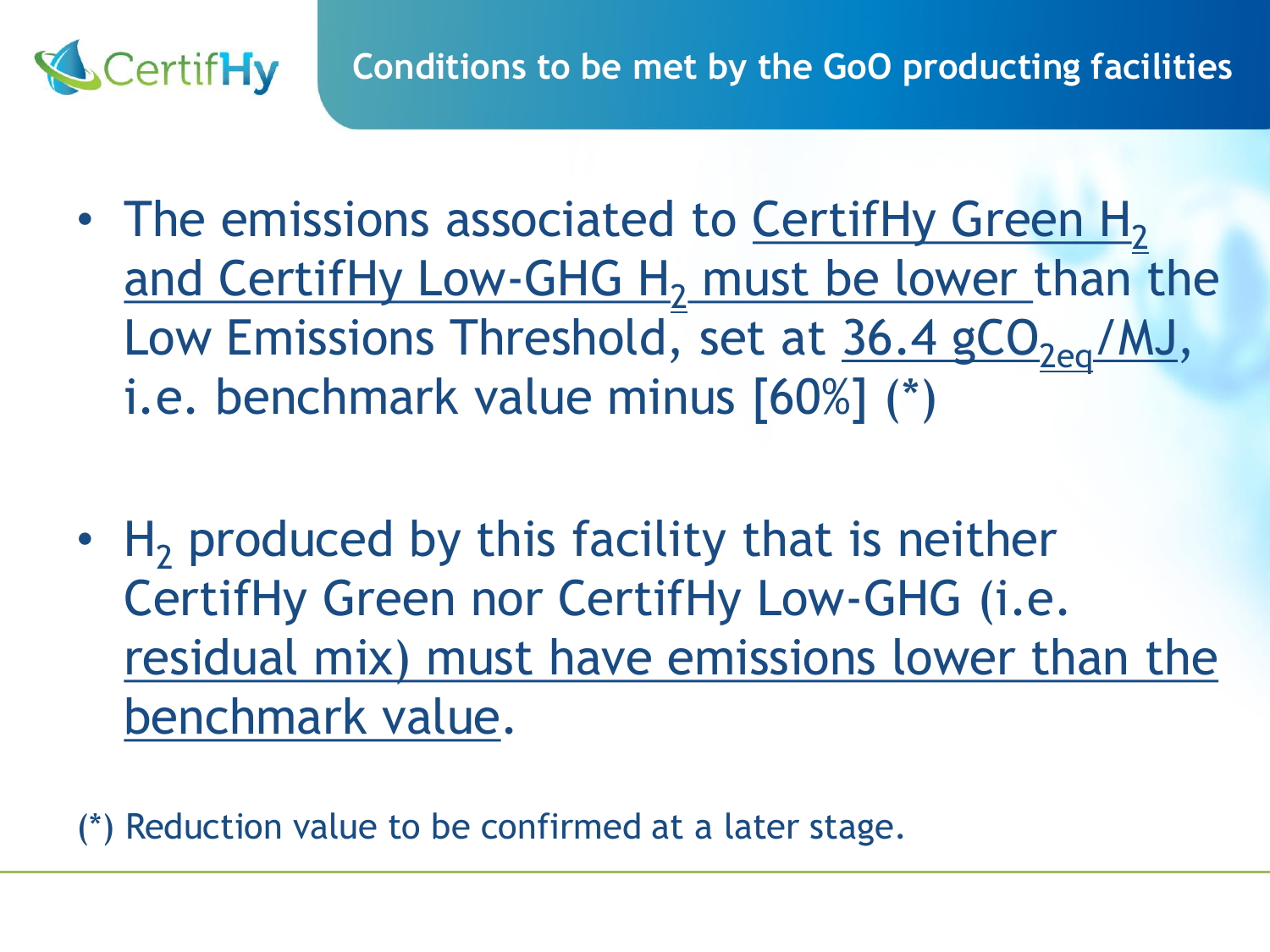

CertifHy Green hydrogen is hydrogen from renewable sources that is also CertifHy Low-GHG-emissions hydrogen.

Hydrogen from renewable sources is hydrogen belonging to the share of production equal to the share of renewable energy sources (as defined in the EU RES directive) in energy consumption for hydrogen production, excluding ancillary functions.

CertifHy Low-GHG hydrogen is hydrogen with emissions lower than the defined CertifHy Low-GHG-emissions threshold, i.e.  $36.4$  gCO<sub>2eq</sub>/MJ, produced in a plant where the average emissions intensity of the non-CertifHy Low-GHG hydrogen production (based on an LCA approach), since sign-up or in the past 12 months, does not exceed the emissions intensity of the benchmark process (SMR of natural gas), i.e.  $91.0$  gCO<sub>2eq</sub>/MJ.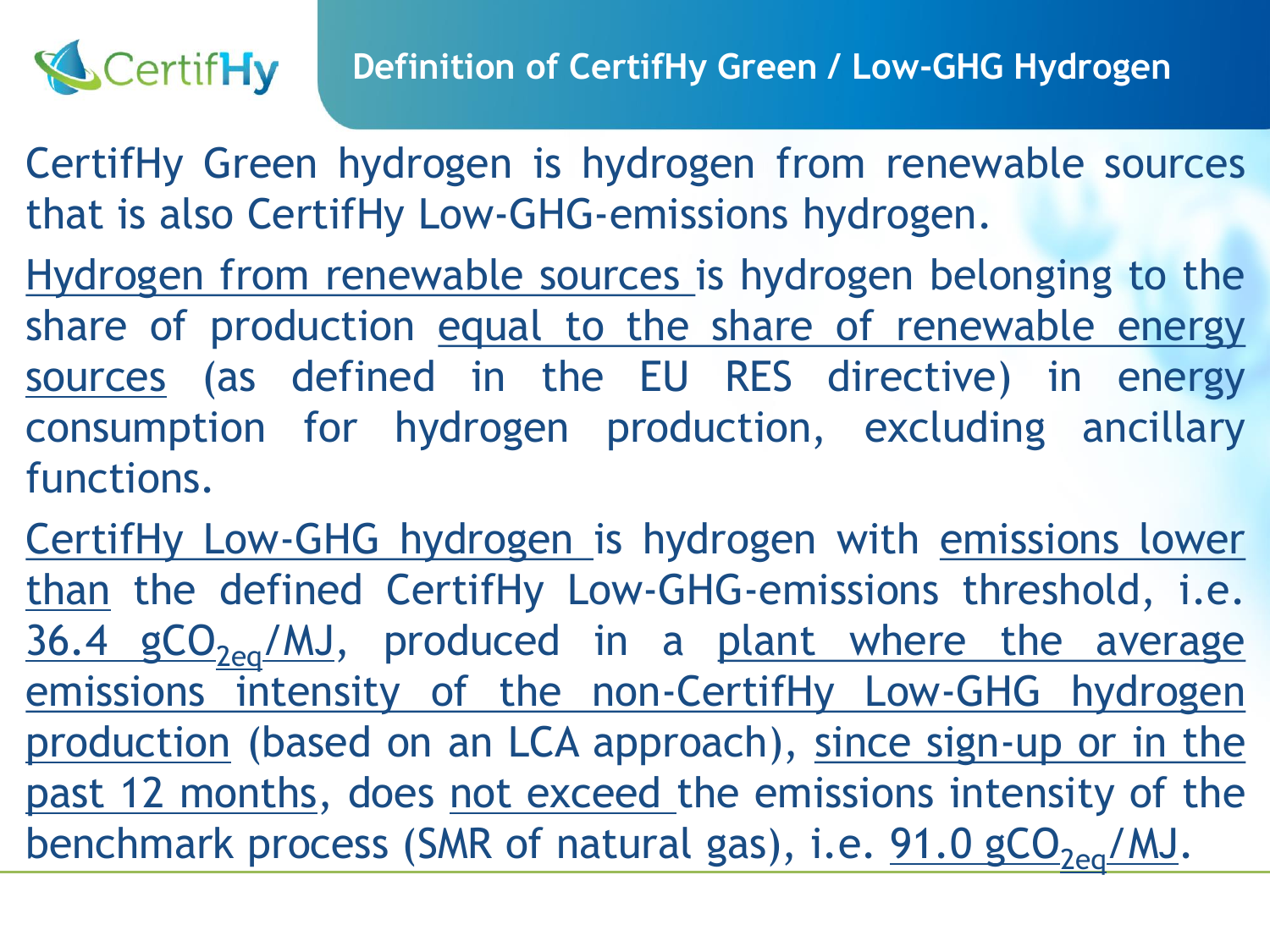

| Data on Origin Production Batch                                                                                                                                                                      | Units                                                             |
|------------------------------------------------------------------------------------------------------------------------------------------------------------------------------------------------------|-------------------------------------------------------------------|
| Date and time of hydrogen production (beginning and end)<br>٠<br>Facility (identity, location, date of start of operation, process and<br>٠<br>capacity)                                             |                                                                   |
| Energy sources (including GoO information if applicable)<br>٠<br>Raw material sources (including sustainability information if applicable)<br>٠<br>GHG emissions intensity of hydrogen produced<br>٠ | $g CO2_{eq}$ /MJ <sub>H2</sub>                                    |
| Information on any support scheme (e.g. investment support, feed-in<br>٠<br>$tariff, $ )                                                                                                             |                                                                   |
| For hydrogen produced as a by-product:<br>٠<br>Main product<br>O<br>Basis of GHG emissions allocation (e.g. input energy share)<br>$\circ$                                                           |                                                                   |
| Average GHG emissions intensity of all $H_2$ produced by the facility<br>during the 12 months preceding date of production                                                                           | $g CO2_{eq}$ /MJ $_{H2}$                                          |
| Share of renewable energy in total energy input* for producing the<br>٠<br>hydrogen                                                                                                                  | %                                                                 |
| Average GHG emissions intensity of the renewable share<br>٠<br>Average GHG emissions intensity of the non-renewable share                                                                            | $g CO2_{eq}$ /MJ $_{H2}$<br>g CO <sub>2eg</sub> /MJ <sub>H2</sub> |
| *excluding ancillary energy consumption                                                                                                                                                              |                                                                   |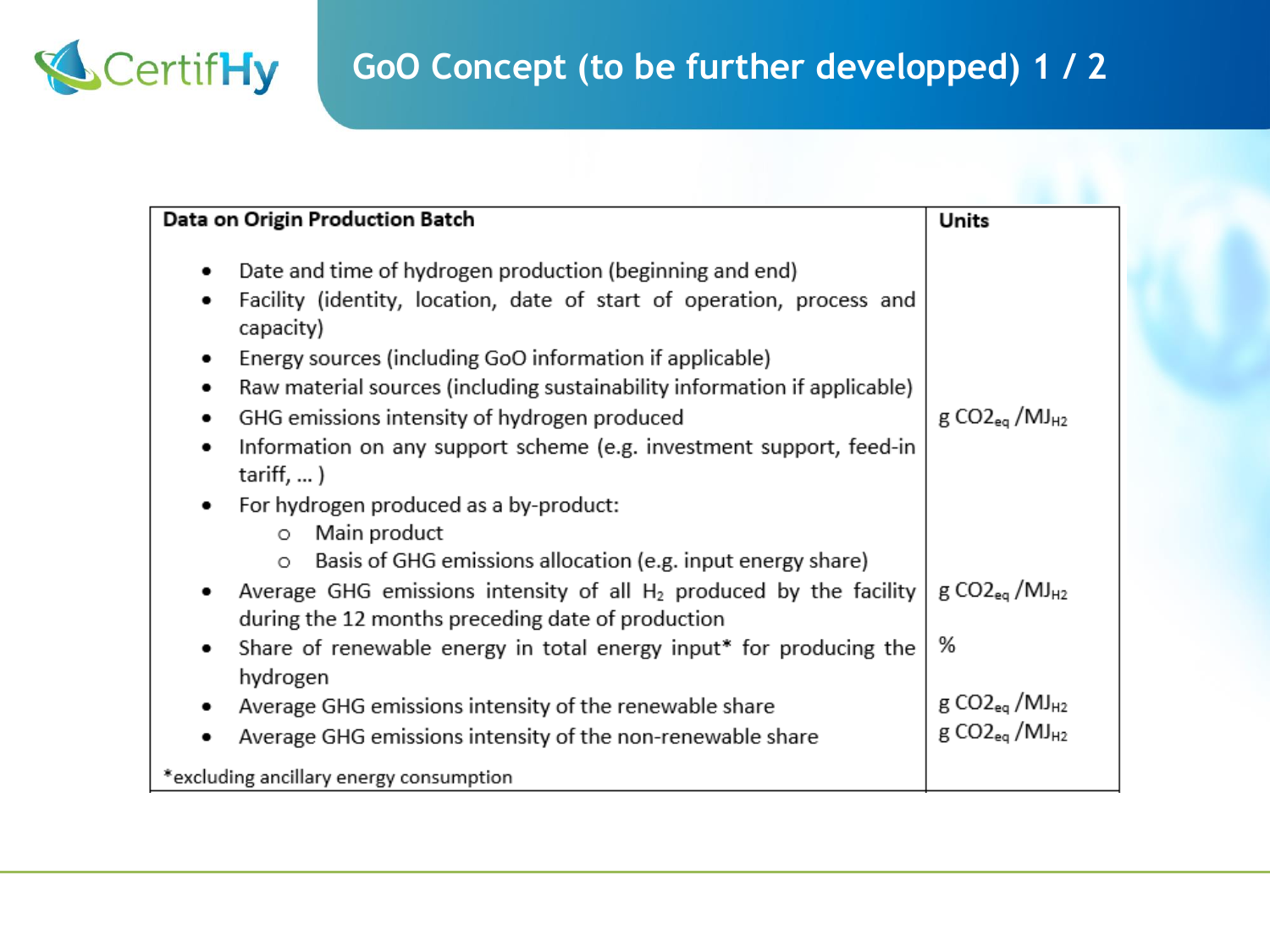

## **GoO Concept (to be further developped) 2 / 2**

| Eligibility for CertifHy Green Hydrogen Guarantee of Origin                                                      |                                         |
|------------------------------------------------------------------------------------------------------------------|-----------------------------------------|
| CertifHy Green share of production [options]                                                                     | %                                       |
| Allocated GHG emissions intensity [options]                                                                      | $g CO2_{eq}$ /MJ $_{H2}$                |
| CHG emissions offsetting                                                                                         | Yes/No                                  |
| Criteria:                                                                                                        |                                         |
| Does the unit quantity of hydrogen covered by this document belong to the<br>CertifHy Green share of production? | Yes/No                                  |
| Is the emissions intensity of the unit quantity of hydrogen covered by this                                      | Yes/No                                  |
| document lower or equal to the CertifHy Low-GHG threshold (36,4 gCO2 <sub>eq</sub> )?                            |                                         |
| CertifHy Green Hydrogen Guarantee of Origin                                                                      | Yes/No                                  |
| Eligibility for CertifHy Low-GHG Hydrogen Guarantee of Origin                                                    |                                         |
| Allocated GHG emissions intensity                                                                                | $g$ CO2 <sub>eq</sub> /MJ <sub>H2</sub> |
| CHG emissions offsetting applied                                                                                 | Yes/No                                  |
| Criterion: Is the emissions intensity of the unit quantity of hydrogen covered by                                | Yes/No                                  |
| this document lower or equal to the CertifHy Low-GHG threshold (36,4)                                            |                                         |
| $gCO2_{eq}$ ?                                                                                                    |                                         |
| Low GHG Hydrogen Guarantee of Origin                                                                             | Yes/No                                  |
| <b>Issuing Number:</b>                                                                                           |                                         |
| (At least one of the above criteria must be satisfied for a GoO to be issued)                                    |                                         |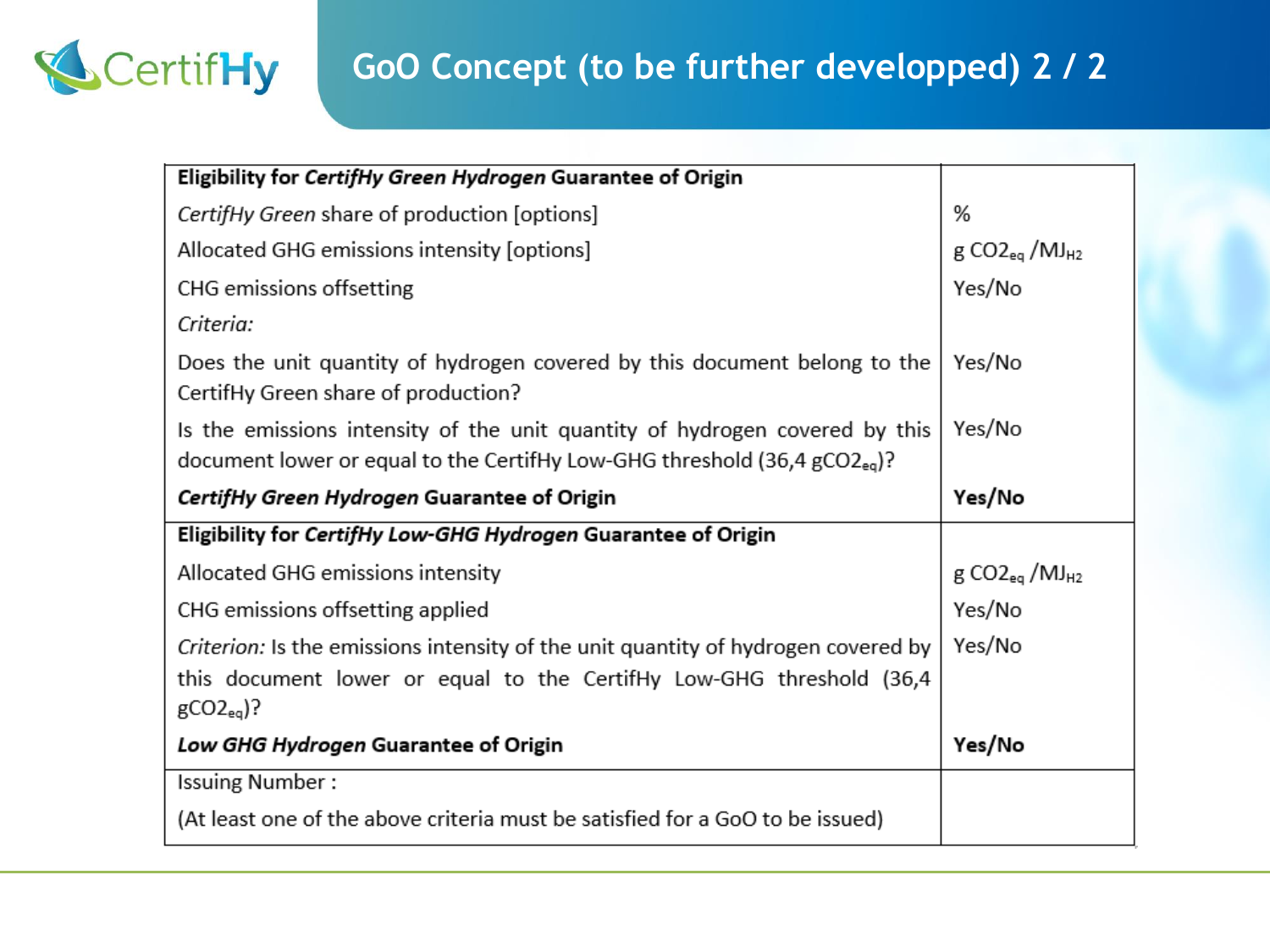

### **Original planning vs revised planning**

| Dec 2014 |                                       | May 2015                                | Dec 2015 | <b>June 2016</b>                         | October2016                          |
|----------|---------------------------------------|-----------------------------------------|----------|------------------------------------------|--------------------------------------|
|          | <b>WP2: Definition</b><br>green $H_2$ |                                         |          |                                          |                                      |
|          |                                       | <b>WP3 Review</b><br>existing platforms |          |                                          |                                      |
|          |                                       |                                         |          | WP4 Definition of referential<br>for GoO |                                      |
|          |                                       |                                         |          |                                          | <b>WP5 Implementation</b><br>Roadmap |

| Dec 2014 | May 2015 |                                  | Dec 2015                                 | <b>June 2016</b> | October2016                          |
|----------|----------|----------------------------------|------------------------------------------|------------------|--------------------------------------|
|          |          | WP2: Definition<br>green $H_2$   |                                          |                  |                                      |
|          |          | WP3 Review<br>existing platforms |                                          |                  |                                      |
|          |          |                                  | WP4 Definition of referential<br>for GoO |                  |                                      |
|          |          |                                  |                                          |                  | <b>WP5</b> Implementation<br>Roadmap |